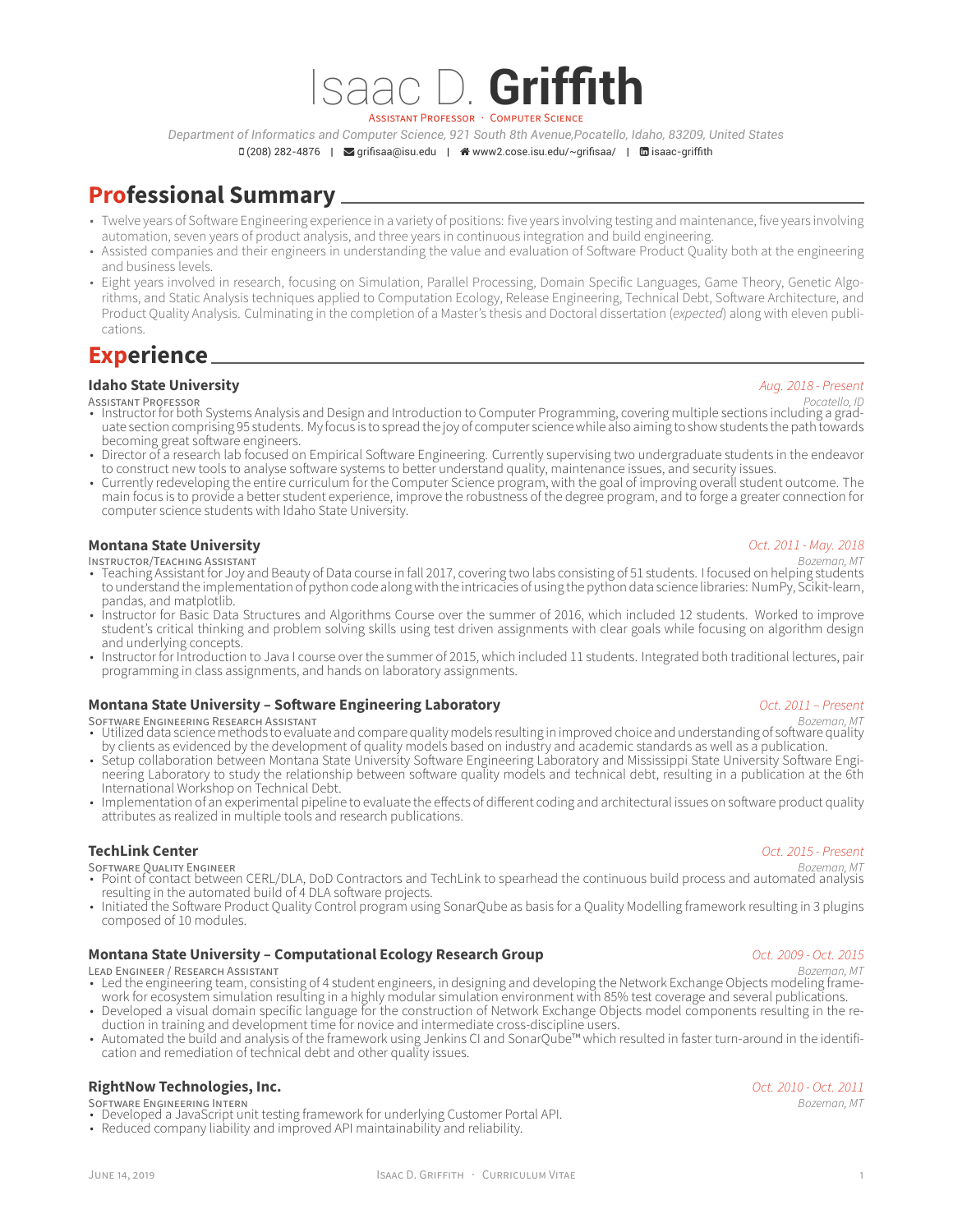## **Advanced Acoustic Concepts** *Bozeman, MT*

- SOFTWARE ENGINEERING INTERN *Oct. 2008–Oct. 2010* Implemented a webapp using google web toolkit using a reflection based algorithm to handle multiple xml formats for shipboard maintenance data.
- Provided basic statistical data analysis and charts to help sailors understand the effects of their maintenance programs and to help collect data and improve the overall maintenance program.

# **State of Montana – Department of Livestock** *Bozeman, MT*

- SOFTWARE ENGINEERING INTERN *Sep. 2006 Sep. 2007* Worked on a Laboratory Information Management System for the Animal Sciences Lab.
- Developed tests to validate system operation leading to identification of issues and discrepancies between the test and production databases.

## **Education**

**Ph.D. Computer Science** *Bozeman, MT* **MONTANA STATE UNIVERSITY** *Design Pattern Decay: An Extended Taxonomy and Empirical Study of Grime and its Impact on Software Product Quality and Technical Debt*

**B.S. Computer Science** *Bozeman, MT*

### **M.S. Computer Science** *Bozeman, MT*

MONTANA STATE UNIVERSITY *December 2014 Technical Debt Management in Release Planning – A Decision Support Framework*

### **Graduate Certificate in Applied Statistics** *Bozeman, MT* MONTANA STATE UNIVERSITY *December 2014*

### MONTANA STATE UNIVERSITY *May 2011*

**B.A. Philosophy** *Bozeman, MT* **MONTANA STATE UNIVERSITY** 

## **Technical Skills**

**Data Science** Python, Scala, R, Apache Hadoop, Apache Spark, Statistical Analysis and Experimental Design **Software Engineering** UML, OCL, Agile/Lean, TDD/BDD, Architecture, Design Patterns, UML, OCL, Agile/Lean, TDD/BDD, Architecture, Design Patterns, Microservices, Domain Specific Language Design, Continuous Integration, DevOps **Programming** Java, C#, Python, Groovy, JavaScript, Ruby, git, Hg, svn, cvs, Maven, Gradle

## **Awards**

- IDoESE student travel award, September 2014.
- Undergraduate Scholars Program award recipient (\$1500), Summer 2010.

## **Teaching Experience**

**Idaho State University** *Spring 2019*

- ASSISTANT PROFESSOR CS 3321: SOFTWARE ENGINEERING *Pocatello, ID & Idaho Falls, ID* Charged with the instruction of undergraduate course in Software Engineering.
- This course focuses on the introduction of topics conceringin Software Engineering. Topics include Software Development lifecycles, requirements engineering, software design, software maintenance, software architecture, and software quality.
- The course is focused on the students using solid principles of design to design and construct a software system. The students work in teams and follow the Basic Unified Process which include weekly meetings with their instructor.

**Idaho State University** *Spring 2019*

ASSISTANT PROFESSOR CS 3308: DATA STRUCTURES AND PROGRAMMING *Pocatello, ID & Idaho Falls, ID* • Charged with the instruction of undergraduate course in Data Structures and basic algorithms. • This course focuses on basic data structurs including: Lists, Stacks, Queues, Binary Trees, Maps, Sets, Graphs, and dynamic data structues. As well as, basic algorithmic techniques including: recursion, gready methods, backtracking, and graph/tree traversals.

### **Idaho State University** *Fall 2018*

- ASSISTANT PROFESSOR CS/INFO 1181: INTRODUCTION TO COMPUTER PROGRAMMING *Pocatello, ID* Charged with the instruction of a section of CS/INFO 1181 consisting of 35 undergraduate students (both majors and non-majors). • Introductory course for both the Computer Science and Informatics programs at Idaho State University.
- Currently this course is taught in C# and covers the fundamentals of programming.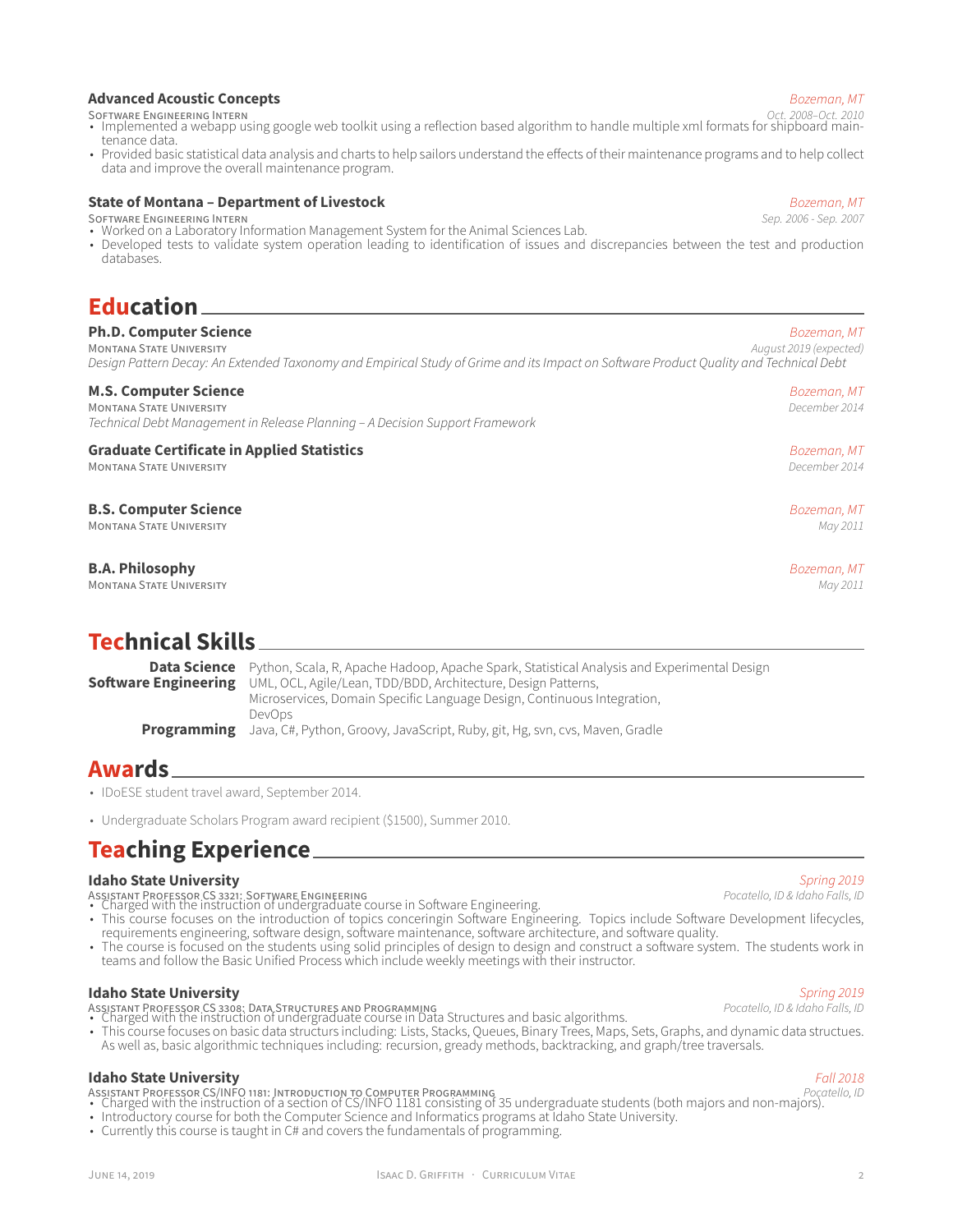### **Idaho State University** *Fall 2018, Spring 2019*

- 
- ASSISTANT PROFESSOR INFO 3307/5307: SYSTEMS ANALYSIS AND DESIGN *Pocatello, ID* Charged with the instruction of both the graduate and undergraduate sections of Systems Analysis and Design.
- This course focuses on the introduction of topics concerning Systems Analysis/Software Engineering. Topics include systems development life cycles, requirements gathering/analysis, software design, software maintenance, software architecture, and software quality.
- The course is focused on the students using solid principles of design to design a software system across the project. The students work in teams and follow Agile practices which include weekly scrum meetings with their instructor.

### **Montana State University** *Fall 2017*

- TEACHING ASSISTANT CSCI 127: JOY AND BEAUTY OF DATA *Bozeman, MT* Managed and graded for two lab sections, including the Honors section. Lectured for several class periods.
- Course is currently the introductory course for Computer Science at Montana State University.
- Course covered the essentials of python and an introduction to SciPy libraries.

## **Montana State University** *Summer 2016*

INSTRUCTOR CSCI 132: BASIC DATA STRUCTURES AND ALGORITHMS *Bozeman, MT* • Advanced Java including UI concepts and Swing. Introduction to basic data structures, their algorithms, and their application to problem solving. Data structures introduced include: lists, stacks and queues. Further development of algorithmic techniques by exploring searching, sorting, and recursion problems.

**Montana State University** *Spring 2015 – Spring 2016* GUEST LECTURER EIND 499R: INDUSTRIAL ENGINEERING DESIGN CAPSTONE *Bozeman, MT* • Lecture concerning the Scrum Development process and other Agile development approaches.

## **Montana State University** *Fall 2015*

GUEST LECTURER CSCI 111: INTRODUCTION TO JAVA I *Bozeman, MT* • Lecture concerning conditionals, basic input/output, and arrays.

### **Montana State University** *Summer 2015*

INSTRUCTOR CSCI 111: INTRODUCTION TO JAVA I *Bozeman, MT* • Basic Java syntax, control structures, loops and iteration, recursion, input and output, and 2D graphics.

**Montana State University** *Fall 2013 – Fall 2015* GUEST LECTURER ESOF 322: SOFTWARE ENGINEERING I *Bozeman, MT* • Discussion of design patterns, UML, and Agile and Lean development processes.

# **Research**

### GRANTS

• BigCZData: Connecting Surface and Subsurface Information to Quantify Resilience, Build Capacity, and Increase Participation in Critical Zone Science, Sponsored by University of Wyoming, External to Idaho State University, \$5,763,893.00, Expected Date of Submission: January 25, 2019, November 30, 2018 - Present.

### RESEARCH IN PROGRESS

- "Arc Framework", A tool and associated research for the visualization and evaluation of the quality of a software product. The goals of this is to develop the necessary methods to further investigate software quality both statically and dynamically., Uehline, B. (Idaho State University), Brady, K. (Idaho State University), On-Going, Scholarly.
- "Design Pattern Grime A Study of Design Pattern Grime Evolution and its Impact on Quality and Technical Debt", Multiple experimental studies and case studies involving open source software systems. Specifically, we are investigating a phenomena known as design pattern grime and how it affects technical debt and software quality. Furthermore, we have developed an underlying method by which the results of experimentation and case studies can be reconciled to provide a deeper understanding of software related phenomena in general., Izurieta, C. (Montana State University), On-Going, Scholarly.
- "Dynamic Construction of Island Grammars", Development of the algorithms necessary to combine grammars for multiple programming languages into one or more combined grammars. The goal of this is to increase the capability in the realm of static and dynamic software analysis. Currently, we expect results of by Summer 2019., Roberts, R. F. (Idaho State University), On-Going, Scholarly.
- "Immersive Environments: Combining AR, MR, and VR", The development of techniques for the use of shared spatial computing. This includes the development and implementation of techniques to combine shared experiences of AR and MR environments across space, time, and into virtual environments via VR. The goal of the research is to provide a truly immersive experience for those together within the same time/space location along with those separated by space., Lasher, D. (Idaho State University), Planning, Scholarly.

## **Publications**

### REFEREED CONFERENCES

- Izurieta C., Reimanis D., Griffith I., Schanz T., "Structural and Behavioral Taxonomies of Design Pattern Grime Evolution". In Proceedings of the 12th Seminar on Advanced Techniques & Tools for Software Evolution, SATToSE 2019. Bolzano, Italy, July 8–10, 2019.
- Griffith I., Izurieta C., and Huvaere C., "An Industry Perspective to Comparing the SQALE and Quamoco Software Quality Models". In Proceedings of the 11th International Symposium on Empirical Software Engineering and Measurement, ESEM 2017. Toronto, Canada, November 9–10, 2017.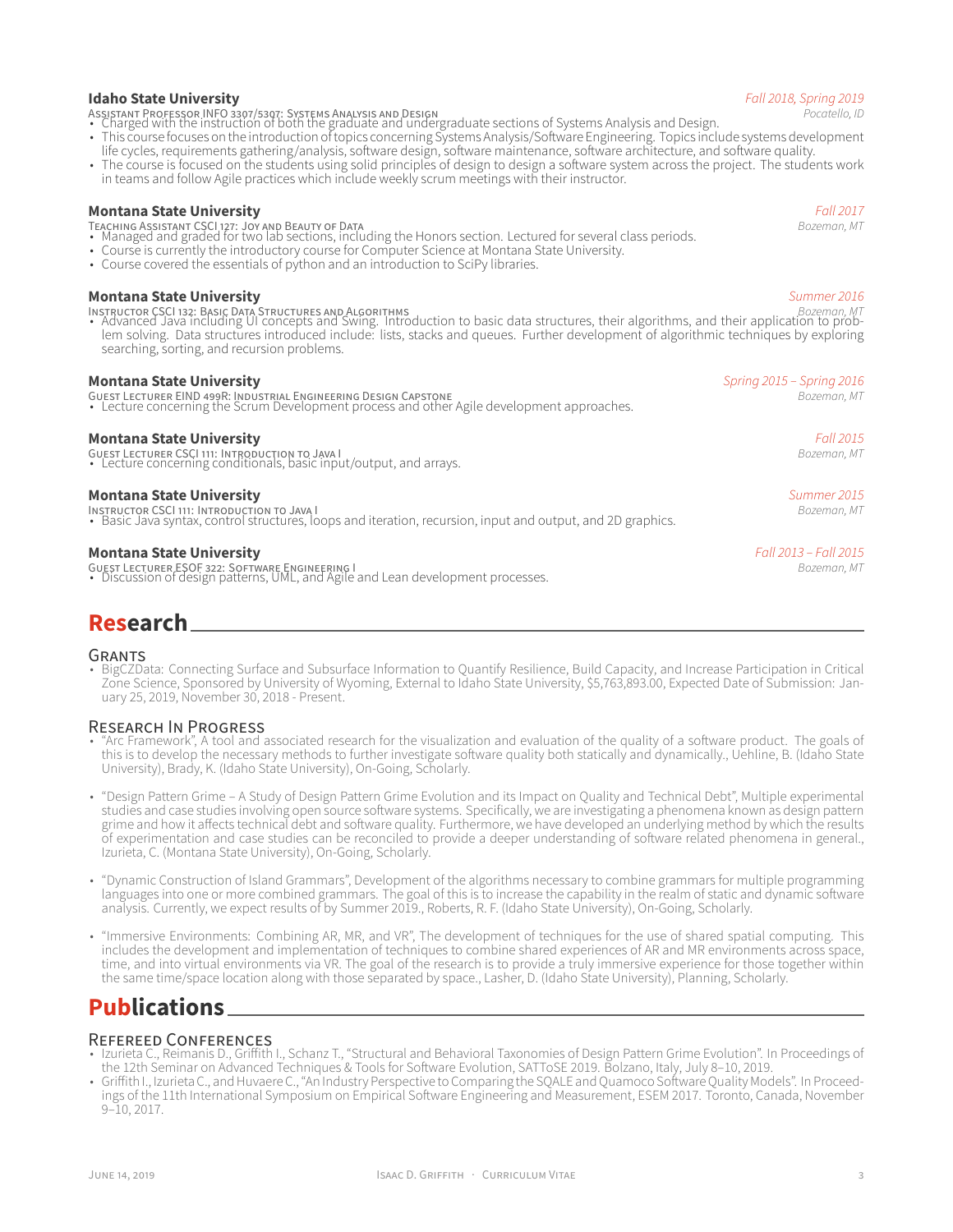- Rojas G., Izurieta C., and Griffith I., "Toward Technical Debt Aware Software Modelling". In Proceedings of IEEE-ACM Ibero-American Conference on Software Engineering, CibSE 2017. Buenos Aires, Argentina, May 22–23, 2017.
- Izurieta C., Rojas G., and Griffith I., "Preemptive Management of Model Driven Technical Debt for Improving Software Quality". In Proceedings of the 11th International ACM SigSoft Conference on the Quality of Software Architectures, QoSA 2015. Montreal, Canada, May 4–8, 2015.
- Griffith I., Izurieta C., Taffahi H., and Claudio D., "A Simulation Study of Practical Methods for Technical Debt Management in Agile Software Development". In Proceedings of the 2014 Winter Simulation Conference, WSC 2014. Savannah Georgia, December 7–10, 2014.
- Griffith I., Reimanis D., Izurieta C., Codabux Z., Deo A., and Williams B., "The Correspondence between Software Quality Models and Technical Debt Estimation Approaches". In Proceedings of the 6th International Workshop on Managing Technical Debt. Victoria, British Columbia, Canada, September 30, 2014.
- Griffith I. and Izurieta C., "Design Pattern Decay: The Case for Class Grime". In Proceedings of the 8th International Symposium on Empirical Software Engineering and Measurement. Torino, Italy, September 18–19, 2014.
- Griffith I. and Izurieta C., "Design Pattern Decay: An Extended Taxonomy and Empirical Study of Grime and its Impact on Design Pattern Evolution". The 11th International Doctoral Symposium on Empirical Software Engineering. Baltimore, Maryland, October 9, 2013.
- Izurieta C., Griffith I., Reimanis D., Luhr R., "On the Uncertainty of Technical Debt Measurements". In Proceedings of the IEEE ICISA 2013 International Conference on Information Science and Applications. Pattaya, Thailand, June 24–26, 2013.
- Izurieta C. Poole G., Payn R.A., Griffith I., Nix R., Helton A.M., Bernhardt E., and Burgin A.J., "Development and Application of a Simulation Environment (NEO) for Integrating Empirical and Computational Investigations of System-Level Complexity". In Proceedings of the IEEE ICISA 2012 International Conference on Information Science and Applications. Suwon, South Korea, May 23–25, 2012.
- Griffith I., Wahl S., and Izurieta C., "Evolution of Legacy System Comprehensibility through Automated Refactoring". In Proceedings of IEEE ACM MALETS 2011 International Workshop on Machine Learning Technologies in Software Engineering. In association with the 26th International Conference on Automated Software Engineering, ASE 2016. Lawrence, Kansas, November 7–12, 2011.
- Griffith I., Wahl S., and Izurieta C., "TrueRefactor: An Automated Refactoring Tool to Improve Legacy System and Application Comprehensibility". In Proceedings of ISCA 24th International Conference on Computer Applications in Industry and Engineering, CAINE '11. Honolulu, Hawaii, November 2011.

### ABSTRACTS

- Poole G.C., Helton A.M., Izurieta C., Payn R.A., Bernhardt E.S., Burgin A.J., Griffith I., Nix R., Ardon M., Stanford J.A., "Modeling Functional Heterogeneity of Multiple Interactive Ecological Currencies in Linked Channel, Floodplain, and Aquifer Systems". SFS 2012 Annual Meeting, Freshwater Stewardship: Challenges and Solutions. Louisville, Kentucky, May 20–24, 2012.
- Griffith I. and Levy S., "Libertarianism in the Face of Anarchy". NCUR 2010, 24th National Conference on Undergraduate Research. Missoula, MT, April 15–17, 2010.

## **Conferences Attended**

| 11th IEEE-ACM International Symposium on Empirical Software Engineering and<br><b>Measurement</b><br><b>AUTHOR/PRESENTER</b> | Toronto, Canada<br>November 8-10, 2017        |
|------------------------------------------------------------------------------------------------------------------------------|-----------------------------------------------|
| 14th SEI Software Engineering Educator's Workshop<br>ATTENDEE                                                                | Pittsburgh, Pennsylvania<br>August 2-10, 2017 |
| 32nd IEEE International Conference on Software Maintenance and Evolution<br>ATTENDEE                                         | Raleigh, North Carolina<br>October 2-10, 2016 |
| 8th IEEE International Workshop on Managing Technical Debt<br>PROGRAM COMMITTEE MEMBER                                       | Raleigh, North Carolina<br>October 4, 2016    |
| 8th ACM-IEEE International Symposium on Empirical Software Engineering and<br><b>Measurement</b><br>AUTHOR/PRESENTER         | Torino, Italy<br>September, 2014              |
| 11th International Doctoral Symposium on Empirical Software Engineering, IEEE<br><b>ACM IDOESE</b><br>AUTHOR/PRESENTER       | Baltimore, Maryland<br>October 9, 2013        |
| ISCA 24th International Conference on Computer Applications in Industry and<br><b>Engineering</b><br><b>AUTHOR/PRESENTER</b> | Honolulu, Hawaii<br>November 2011             |